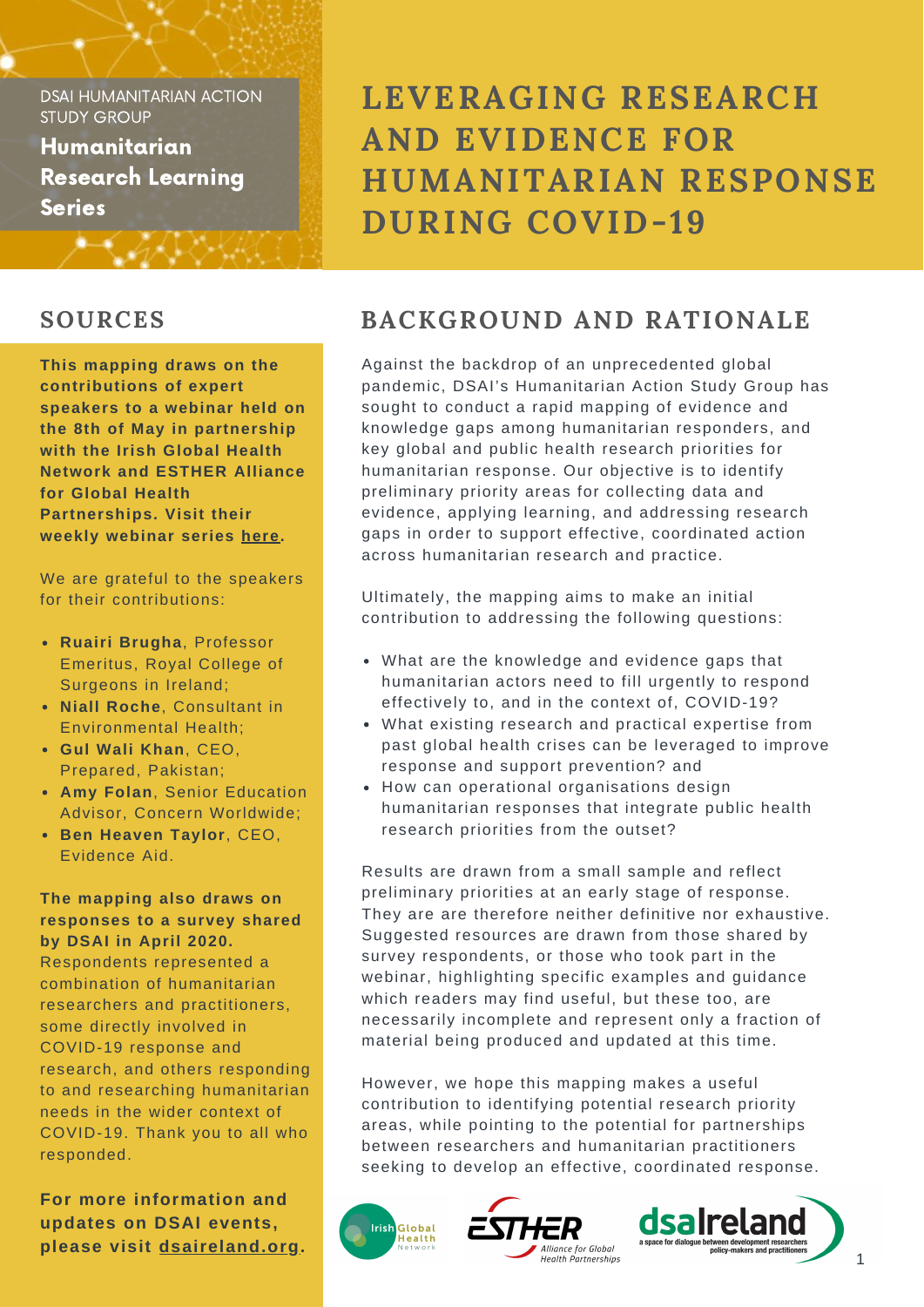Humanitarian Research Learning **Series** 

**Evidence Aid**'s Coronavirus (COVID-19) Evidence Collection, online [here.](https://www.evidenceaid.org/coronavirus-covid-19-evidence-collection/) Ongoing updates.

\*\*\*\*\*\*\*\*\*\*\*\*\*

**Groupe URD**, *Epidemics, Pandemics and Humanitarian Challenges: Lessons from a Number of Health Crises* (En and Fr versions), online [here.](https://www.urd.org/wp-content/uploads/2020/04/20200408_Crises-sanitaires_EN_FINAL.pdf) March 2020.

**Imperial College - COVID-19 Response Team**, *Report 19: The Potential Impact of the COVID-19 Epidemic on HIV, TB and Malaria in Low and Middle-Income Countries*, online [here](https://www.imperial.ac.uk/mrc-global-infectious-disease-analysis/covid-19/report-19-hiv-tb-malaria/). May 2020.

'**What we need to be paying attention to is the poor, the displaced and ethnic minorities, who are hit hardest by the virus, and hit hardest by the responses […] We need to better understand their vulnerabilities.'**

- Prof Ruairi Brugha

**LEVERAGING RESEARCH AND EVIDENCE FOR HUMANITARIAN RESPONSE DURING COVID-19**

# **RESOURCES HEALTH IMPACTS OF COVID-19**

Given the unprecedented scale and nature of the current crisis, gaps in data, learning and knowledge directly related to COVID-19 and its impacts were highlighted by many respondents and speakers.

Gaps in knowledge highlighted in the survey included:

- The anticipated prevalence and duration of COVID-19 in humanitarian contexts, given uncertainties around how the disease will develop and how it will differentially affect vulnerable populations;
- The most effective means of slowing the spread of the virus, which are practical and achievable in the context of the limited state capacity, and/or conflict, that characterise many humanitarian contexts; and
- An understanding of community knowledge, attitudes and practices (KAPs) in the context of COVID-19, and the acceptance and uptake of public health messaging in humanitarian contexts.

The webinar discussion drew attention to several obstacles in the current humanitarian system that make response more challenging. From a technical standpoint, these include a tendency to focus on biomedical responses such as vaccination, over responses that prioritise prevention measures, WASH interventions and behaviour change, as highlighted by Niall Roche, drawing on past experience with cholera and TB response. The impact of household air pollution in exacerbating vulnerability to the virus was highlighted as as particular evidence gap requiring further research; alongside the impact of COVID-19 on co-morbidities and existing health crises, including HIV and AIDS, malaria and TB, as highlighted by Ruairi Brugha and Ben Heaven Taylor; and non-communicable diseases such as acute respiratory infections and pneumonia, in particular.

Operationally, key knowledge gaps highlighted by Gul Wali Khan included how to design effective response strategies in a context of limited access, and ways of overcoming the unique challenges faced by local and national NGOs that have limited access to international funding, in spite of broad commitments to localisation.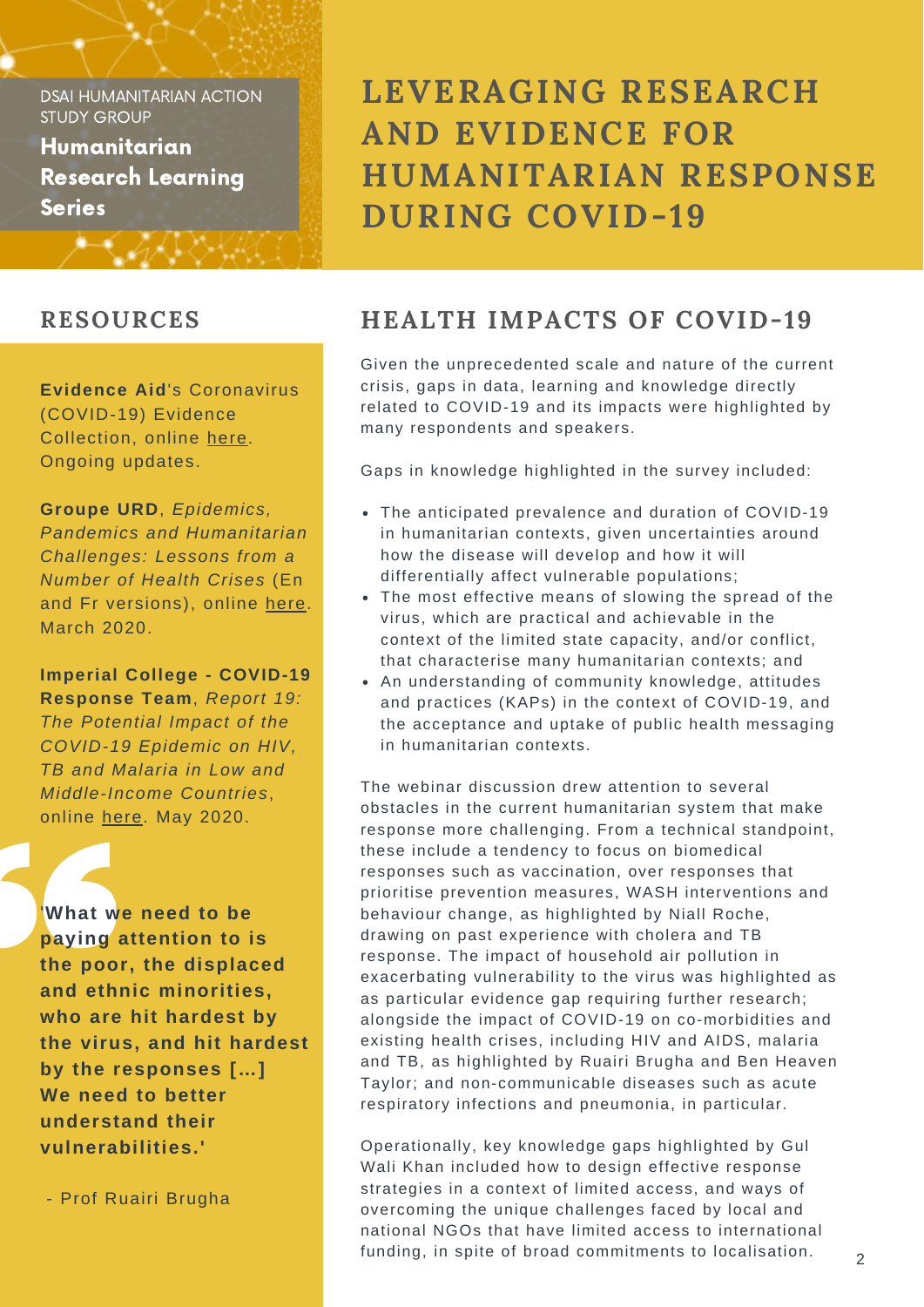Humanitarian Research Learning **Series** 

### **RESOURCES**

**LSE Blog**, *Why a One-Size Fits All Approach to COVID-19 Could Have Lethal Consequences*, online [here](https://blogs.lse.ac.uk/africaatlse/2020/03/27/coronavirus-social-distancing-covid-19-lethal-consequences/?fbclid=IwAR0lqkUIpTmukn_17mHhkeR-TBdC7RbFKTZLfZATjF2o1liXaEMEgVWJCoo). March 2020.

\*\*\*\*\*\*\*\*\*\*\*\*\*\*\*

### **International Rescue**

**Committee**, *COVID-19 in Humanitarian Crisis: A Double Emergency*, online [here.](https://www.rescue.org/report/covid-19-humanitarian-crises-double-emergency) April 2020.

**Oxfam**, *Community Engagement during COVID-19: 13 Practical Tips*, online [here.](https://reliefweb.int/report/world/community-engagement-during-covid-19-13-practical-tips) March 2020.

**'We know that education is a key factor in addressing many health indicators, gender equality, conflict... It's all very inter-related, so if we don't act to address some of the gaps in learning needs now, we're going to see those rippling effects for generations.'**

- Amy Folan

**LEVERAGING RESEARCH AND EVIDENCE FOR HUMANITARIAN RESPONSE DURING COVID-19**

## **INDIRECT, SECONDARY IMPACTS**

Beyond the direct, health impacts of COVID-19 in humanitarian contexts, many respondents and speakers raised evidence and knowledge gaps related to indirect and secondary impacts of both the virus itself, and the nature of control measures implemented in response.

Priority areas identified for further data collection, research and learning included:

- The gendered dimensions of COVID-19, both in terms of direct response measures reaching and affecting women, men, girls and boys differently; but also the second-order gendered experiences of impacts on food security, livelihoods, and mobility;
- Given data on gender-based violence can be challenging to gather robustly in any context, particular concerns were raised regarding the unknown impact of COVID-19 and related control measures on protection threats to women in particular, alongside children out of school; and
- The impact of COVID-19 and control measures on livelihoods, food security and mobility in the face of the crisis.

Amy Folan spoke to the magnitude of the impact of disruption to education, with an estimated 1.6billion children out of school across the world. Given pronounced gaps in emergency education evidence to begin with, particular emphasis was placed on the need for strategies for maintaining learning outcomes in lowresource contexts. Drawing on lessons from Ebola response, Amy Folan highlighted the need for an understanding of the gendered risks girls and young women face when out of school.

Survey responses highlighted specific programme design priorities related to meaningful community engagement and knowledge gaps concerning how to support effective community-led response in contexts of limited staff mobility and access. Gul Wali Khan also highlighted the disconnect between grassroots CSOs and wider humanitarian efforts, and the need for approaches to build on and strengthen local responses.

3